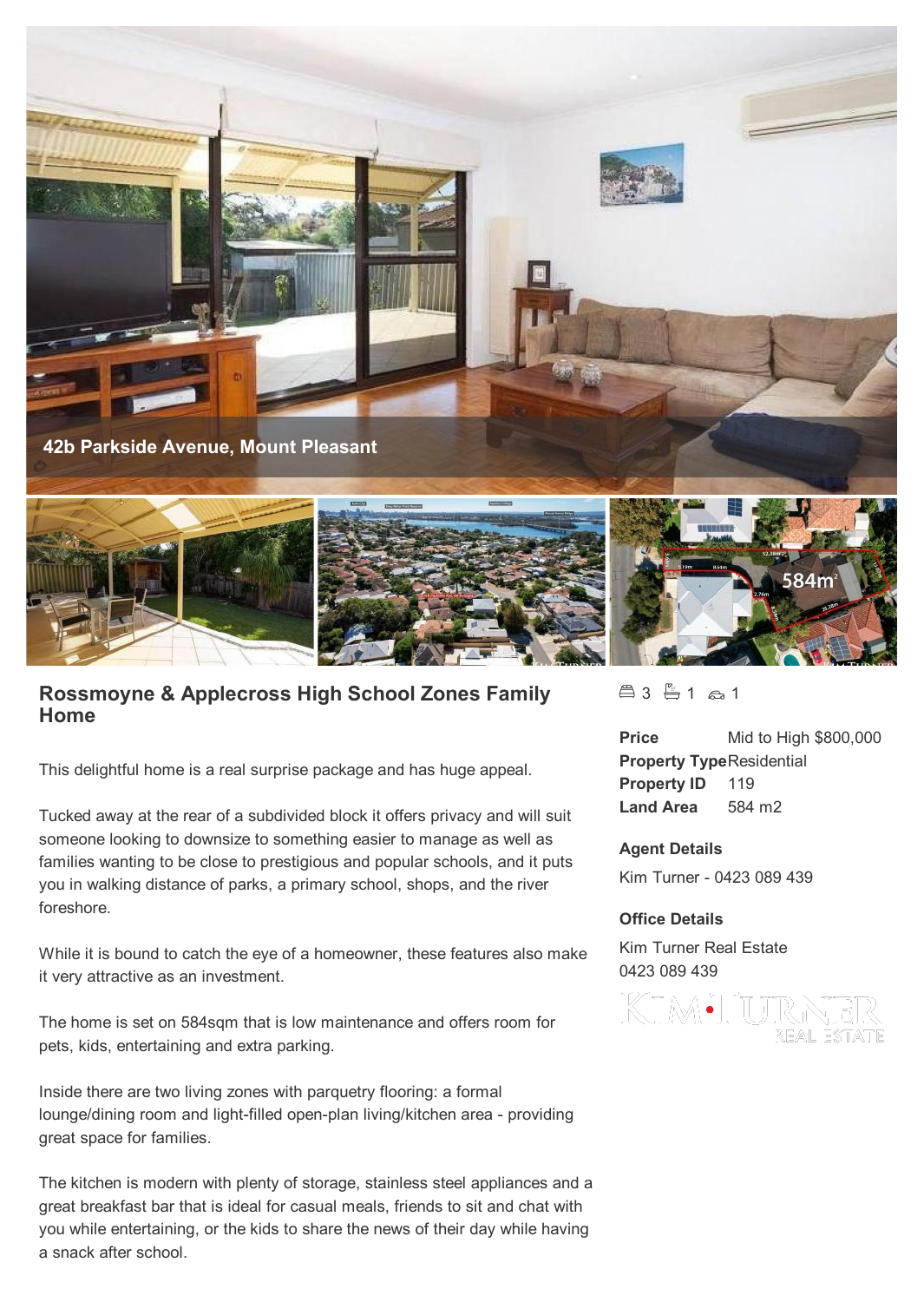Sliding doors open to a paved, elevated alfresco area with pitched roof where you can host a range of celebrations and get-togethers. It overlooks the attractive backyard with garden beds, lawn, water feature and a cubbyhouse that kids and grandkids are sure to enjoy.

There are three bedrooms and one bathroom. If you're looking to downsize and don't need all the bedrooms they can be used as a study or hobby/craft/guest rooms instead.

The master has a walk-in robe and semi-en-suite access to the bathroom with bath, shower, vanity unit and separate toilet.

Bedroom 2 has built-in robes and ceiling fan.

At the front of the home there is a carport and adjacent parking space, plus extra room for more vehicles if needed.

The property is minutes from a range of amenities, either by car or on foot, including:

Blue Gum Reserve, Karoonda Reserve and Booragoon Lake

Mount Henry Bridge Reserve and foreshore

 IGA Mount Pleasant, Bakehouse on Cranford, Café Denada and Riley's Café Blue Gum Tennis and Squash Centre and Tingara Netball Club Brentwood Primary School

Plus it is in the catchment area for both Rossmoyne Senior High School and Applecross Senior High School. And the location puts you close to Bullcreek train station and the freeway for access to the City or Mandurah and Fremantle via Leach Highway.

With so much to offer, this lovely home is sure to be snapped up quickly so make sure you view it as soon as possible.

Inside

 Formal lounge/dining room Living/kitchen/meals area with split-system airconditioning Parquetry flooring in living zones Kitchen with breakfast bar, stainless-steel appliances, ample storage including pantry, and fridge recess Three bedrooms One bathroom with bath, shower, vanity unit and separate toilet Master bedroom with walk-in robe, ceiling fan and semi-en-suite access to the bathroom Bedroom 2 with built-in robes and ceiling fan Bedroom three Laundry with built-in storage **Outside**  Paved, covered alfresco area Lawn Garden beds

Water feature

Cubby house